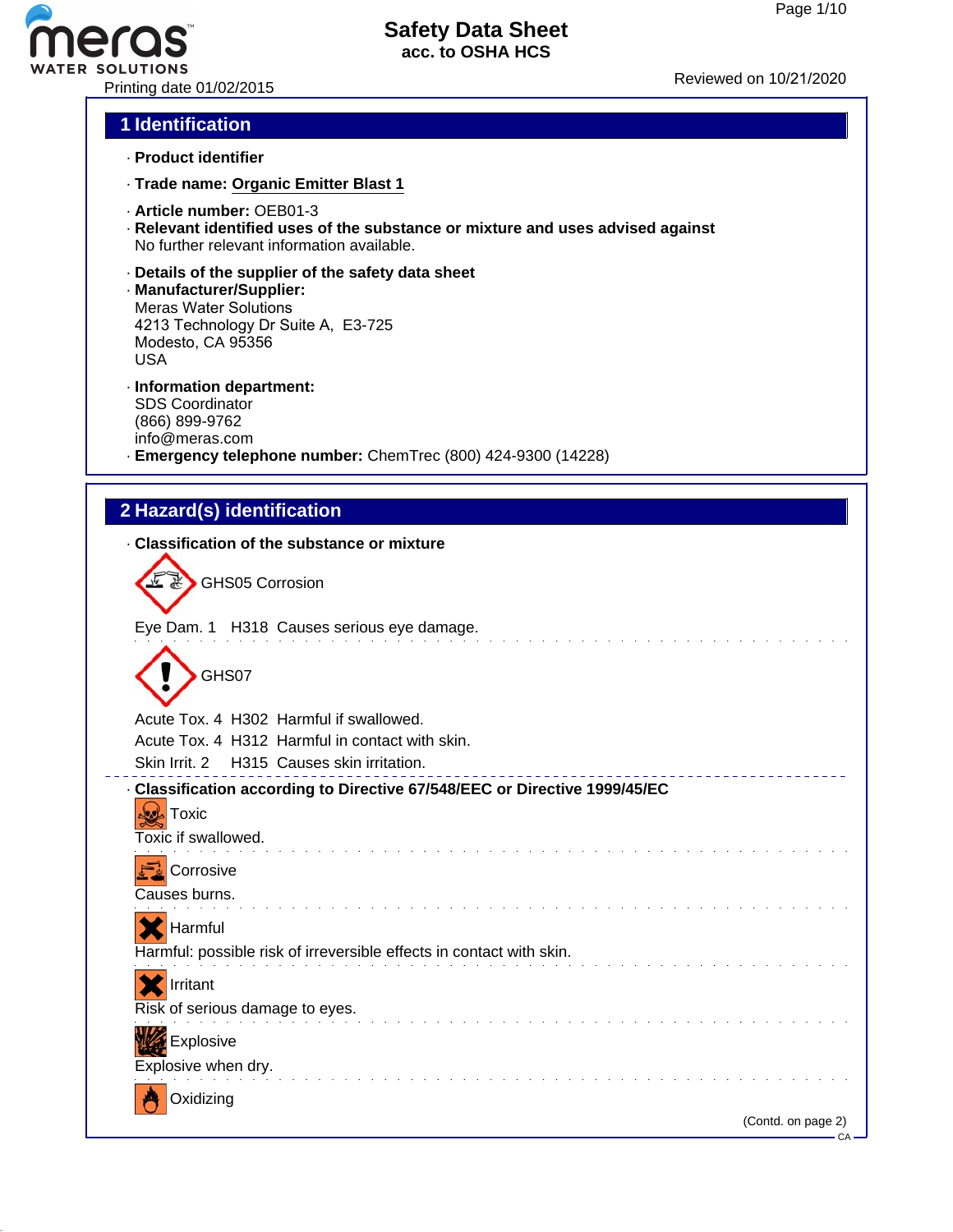# Printing date 01/02/2015 Reviewed on 10/21/20<sup>20</sup>

# **Safety Data Sheet acc. to OSHA HCS**

**Trade name: Organic Emitter Blast 1**



The substance possesses oxidizing properties.

(Contd. on page 3)

CA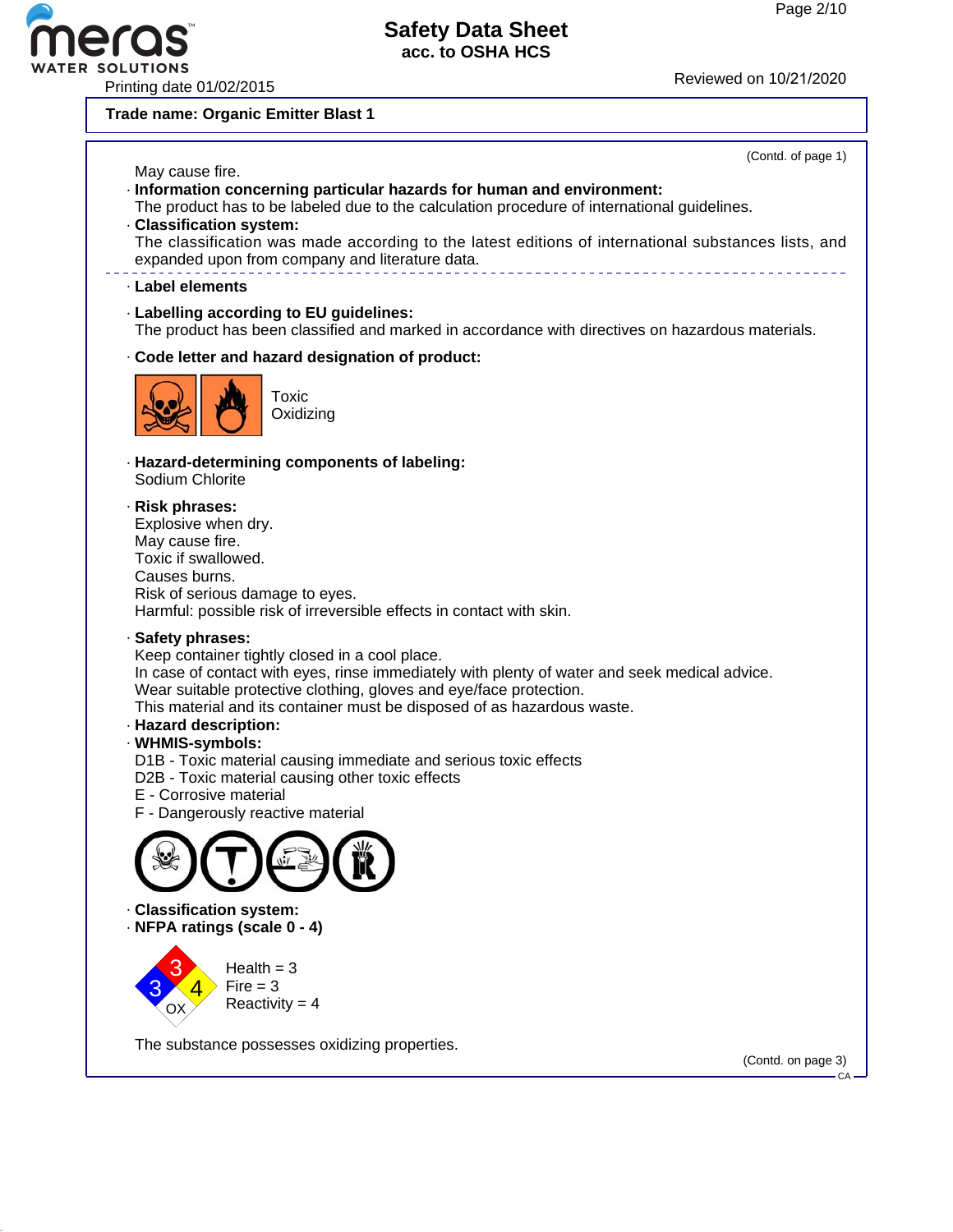(Contd. of page 2)

# **Safety Data Sheet acc. to OSHA HCS**

Printing date 01/02/2015 Reviewed on 10/21/20<sup>20</sup>

**ER SOLUTIONS** 

**Trade name: Organic Emitter Blast 1**

· **HMIS-ratings (scale 0 - 4)**



3 Health  $= 3$  $Fire = 3$ Reactivity  $= 4$ 

· **Other hazards**

- · **Results of PBT and vPvB assessment**
- · **PBT:** Not applicable.
- · **vPvB:** Not applicable.

# **3 Composition/information on ingredients**

- · **Chemical characterization: Mixtures**
- · **Description:** Mixture of the substances listed below with nonhazardous additions.

· **Dangerous components:**

7758-19-2 Sodium Chlorite 15.0%

# **4 First-aid measures**

- · **Description of first aid measures**
- · **General information:** Immediately remove any clothing soiled by the product. In case of irregular breathing or respiratory arrest provide artificial respiration.
- · **After inhalation:** In case of unconsciousness place patient stably in side position for transportation.
- · **After skin contact:** Immediately wash with water and soap and rinse thoroughly.
- · **After eye contact:** Rinse opened eye for several minutes under running water. Then consult a doctor.
- · **After swallowing:**

Do not induce vomiting; immediately call for medical help.

- Drink copious amounts of water and provide fresh air. Immediately call a doctor.
- · **Most important symptoms and effects, both acute and delayed** No further relevant information available.
- · **Indication of any immediate medical attention and special treatment needed** No further relevant information available.

# **5 Fire-fighting measures**

- · **Extinguishing media**
- · **Suitable extinguishing agents:**
- CO2, extinguishing powder or water spray. Fight larger fires with water spray or alcohol resistant foam. · **Special hazards arising from the substance or mixture**
- During heating or in case of fire poisonous gases are produced.
- · **Advice for firefighters**
- · **Protective equipment:** Mouth respiratory protective device.

# **6 Accidental release measures**

· **Personal precautions, protective equipment and emergency procedures** Mount respiratory protective device. Wear protective equipment. Keep unprotected persons away.

(Contd. on page 4)

**CA**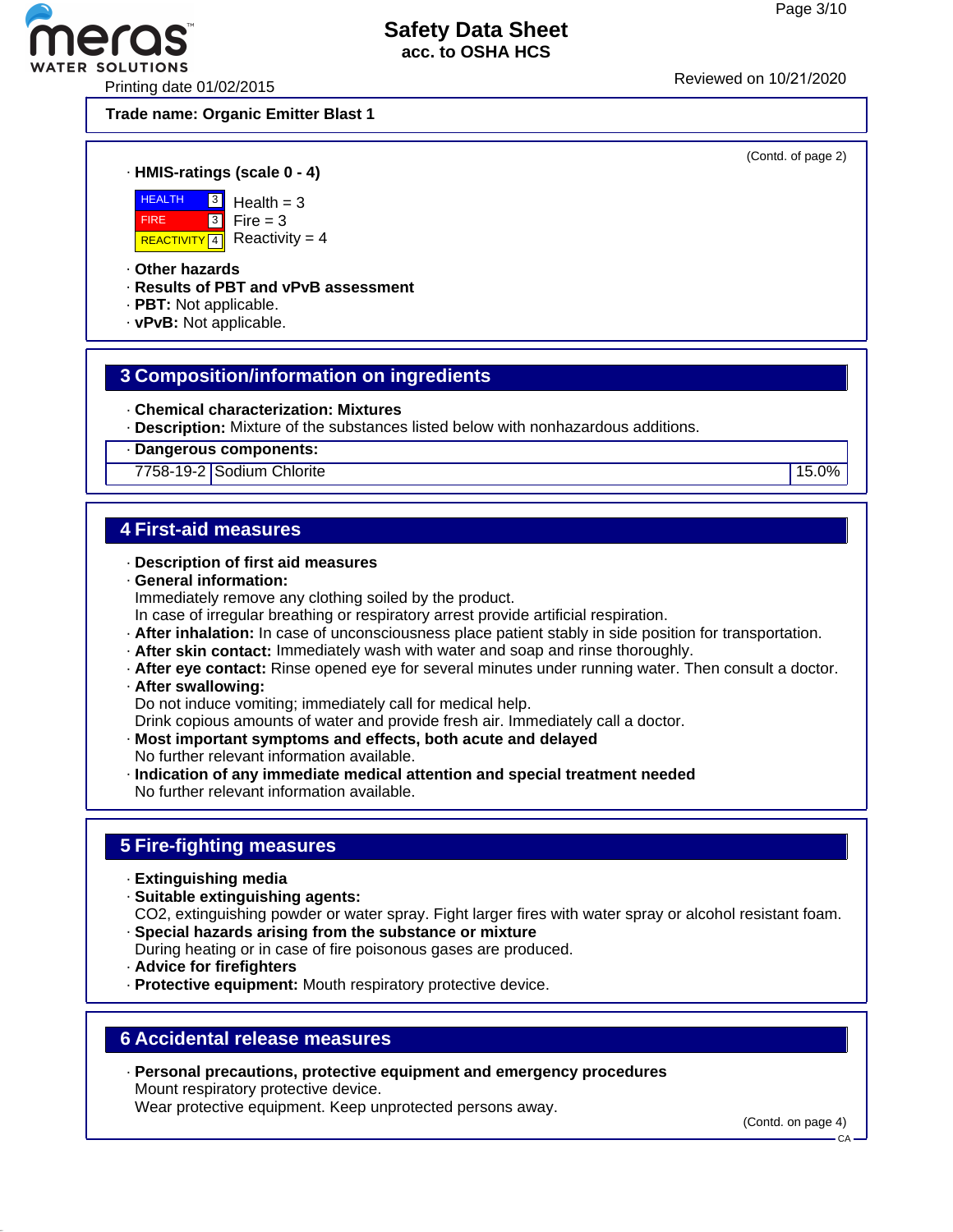

#### **Trade name: Organic Emitter Blast 1**

#### (Contd. of page 3) · **Environmental precautions:** Dilute with plenty of water. Do not allow to enter sewers/ surface or ground water. · **Methods and material for containment and cleaning up:** Absorb with liquid-binding material (sand, diatomite, acid binders, universal binders, sawdust). Use neutralizing agent. Dispose contaminated material as waste according to item 13.

Ensure adequate ventilation.

· **Reference to other sections** See Section 7 for information on safe handling. See Section 8 for information on personal protection equipment. See Section 13 for disposal information.

# **7 Handling and storage**

- · **Precautions for safe handling** Ensure good ventilation/exhaustion at the workplace. Prevent formation of aerosols.
- · **Information about protection against explosions and fires:** Protect from heat. Keep respiratory protective device available.
- · **Conditions for safe storage, including any incompatibilities**
- · **Storage:**
- · **Requirements to be met by storerooms and receptacles:** The recommended storage temperature is above 32F, preferably at room temperature (70F) Store closed containers in a cool, dry, well-ventilated area with acid-resistant floors. Keep out of direct sunlight and away from water, heat and incompatible materials.
- · **Information about storage in one common storage facility:** Not required.
- · **Further information about storage conditions:**
- Keep receptacle tightly sealed. Store in cool, dry conditions in well sealed receptacles. Protect from heat and direct sunlight.
- · **Specific end use(s)** No further relevant information available.

#### **8 Exposure controls/personal protection**

- · **Additional information about design of technical systems:** No further data; see item 7.
- · **Control parameters**
- · **Components with limit values that require monitoring at the workplace:**

The product does not contain any relevant quantities of materials with critical values that have to be monitored at the workplace.

- · **Additional information:** The lists that were valid during the creation were used as basis.
- · **Exposure controls**
- · **Personal protective equipment:**
- · **General protective and hygienic measures:**

Keep away from foodstuffs, beverages and feed. Immediately remove all soiled and contaminated clothing. Wash hands before breaks and at the end of work. Avoid contact with the eyes. Avoid contact with the eyes and skin.

(Contd. on page 5)

CA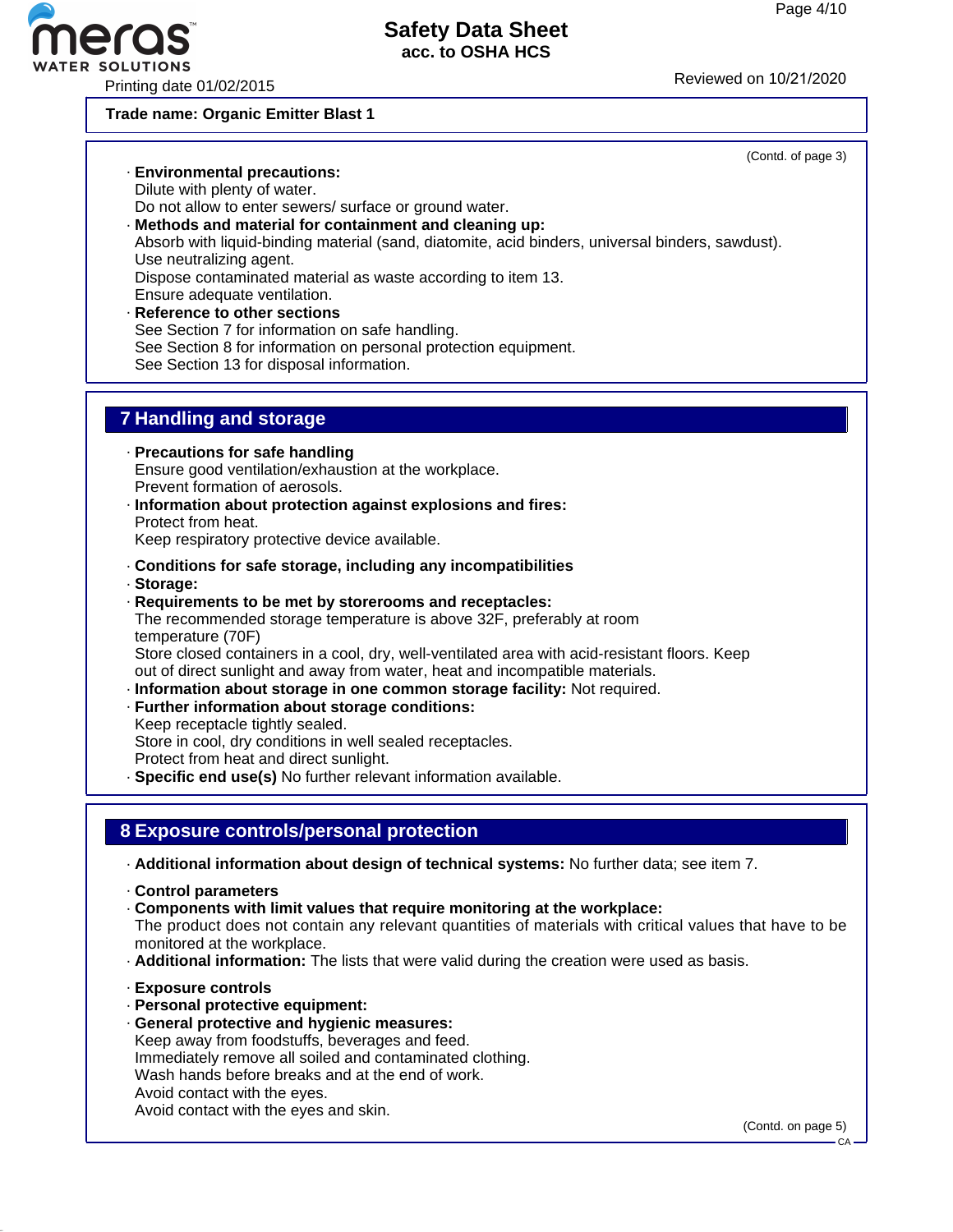(Contd. of page 4)



# **Safety Data Sheet acc. to OSHA HCS**

**Trade name: Organic Emitter Blast 1**

#### · **Breathing equipment:**

In case of brief exposure or low pollution use respiratory filter device. In case of intensive or longer exposure use respiratory protective device that is independent of circulating air.

#### · **Protection of hands:**



Protective gloves

The glove material has to be impermeable and resistant to the product/ the substance/ the preparation. Due to missing tests no recommendation to the glove material can be given for the product/ the preparation/ the chemical mixture.

Selection of the glove material on consideration of the penetration times, rates of diffusion and the degradation

#### · **Material of gloves**

The selection of the suitable gloves does not only depend on the material, but also on further marks of quality and varies from manufacturer to manufacturer. As the product is a preparation of several substances, the resistance of the glove material can not be calculated in advance and has therefore to be checked prior to the application.

# · **Penetration time of glove material**

The exact break through time has to be found out by the manufacturer of the protective gloves and has to be observed.

· **Eye protection:**



Tightly sealed goggles

### **9 Physical and chemical properties**

- · **Information on basic physical and chemical properties**
- · **General Information**

| · Appearance:                                                                                                                 |                                     |                    |
|-------------------------------------------------------------------------------------------------------------------------------|-------------------------------------|--------------------|
| Form:                                                                                                                         | Liquid                              |                    |
| Color:                                                                                                                        | Yellow tint                         |                    |
| · Odor:                                                                                                                       | <b>Slight Chlorine</b>              |                    |
| . Odor threshold:                                                                                                             | Not determined.                     |                    |
| $\cdot$ pH-value at 20 $\degree$ C:                                                                                           | >12                                 |                    |
| · Specific Gravity                                                                                                            | $1.2 - 1.23$                        |                    |
| · Change in condition<br><b>Melting point/Melting range:</b><br><b>Boiling point/Boiling range:</b><br><b>Freezing Point:</b> | Undetermined.<br>106 °C<br>$-18 °C$ |                    |
| · Flash point:                                                                                                                | Not applicable.                     |                    |
| · Flammability (solid, gaseous):                                                                                              | Not applicable.                     |                    |
| · Ignition temperature:                                                                                                       |                                     |                    |
| <b>Decomposition temperature:</b>                                                                                             | Not determined.                     |                    |
|                                                                                                                               |                                     | (Contd. on page 6) |

CA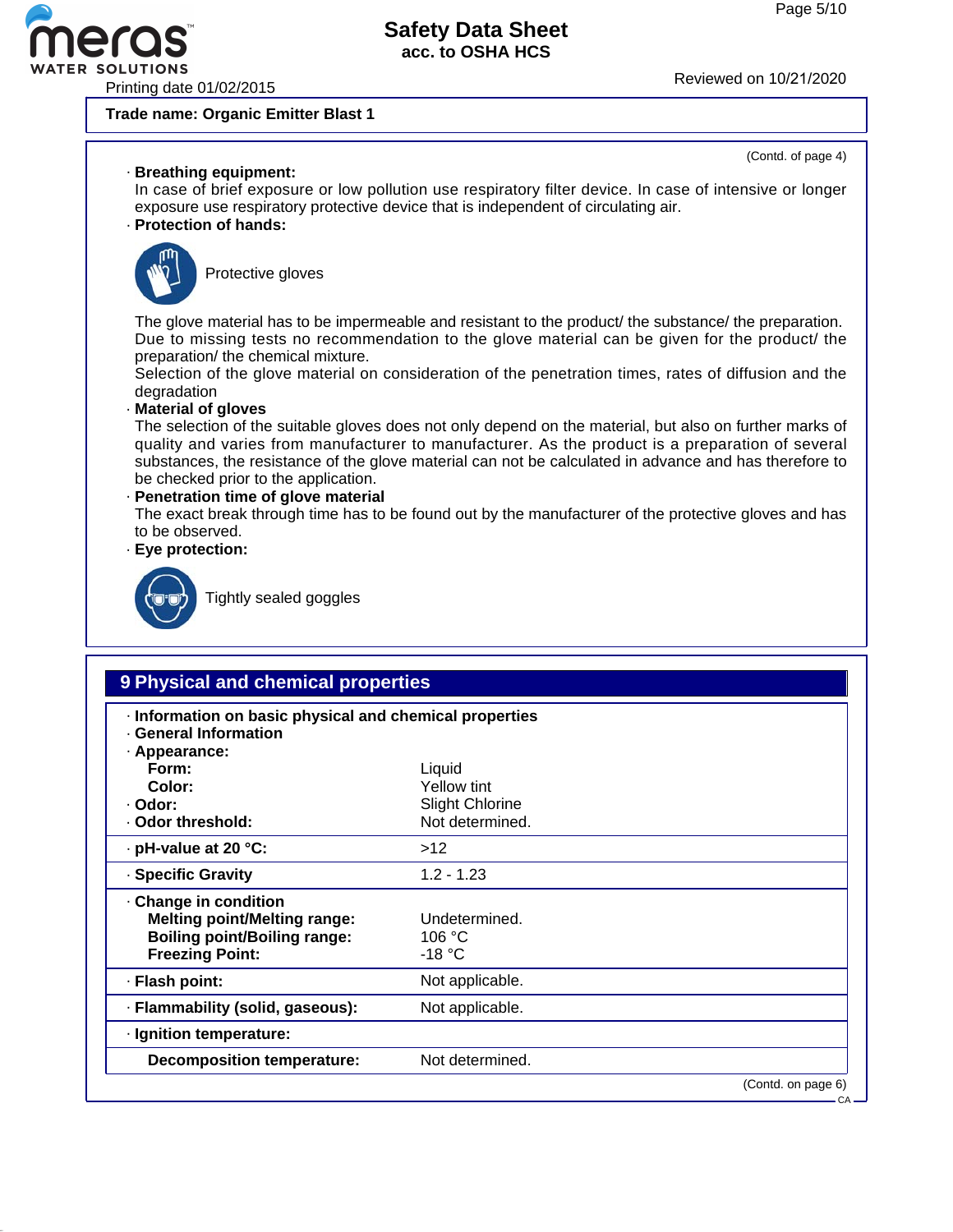

**Trade name: Organic Emitter Blast 1**

|                                                            |                                            | (Contd. of page 5) |
|------------------------------------------------------------|--------------------------------------------|--------------------|
| · Auto igniting:                                           | Product is not selfigniting.               |                    |
| Danger of explosion:                                       | Explosive when dry.                        |                    |
| <b>Explosion limits:</b>                                   |                                            |                    |
| Lower:                                                     | Not determined.                            |                    |
| Upper:                                                     | Not determined.                            |                    |
| Vapor pressure at 20 °C:                                   | 23 hPa                                     |                    |
| Density at 20 °C:                                          | 10.05 $g/cm^{3}$                           |                    |
| · Relative density                                         | Not determined.                            |                    |
| · Vapor density                                            | Not determined.                            |                    |
| - Liquid Density at 20 °C                                  | 10.05 lbs/gal                              |                    |
| · Evaporation rate                                         | Not determined.                            |                    |
| · Solubility in / Miscibility with                         |                                            |                    |
| Water:                                                     | Fully miscible.                            |                    |
| · Partition coefficient (n-octanol/water): Not determined. |                                            |                    |
| · Viscosity:                                               |                                            |                    |
| Dynamic:                                                   | Not determined.                            |                    |
| Kinematic:                                                 | Not determined.                            |                    |
| · Solvent content:                                         |                                            |                    |
| <b>Organic solvents:</b>                                   | $0.0\%$                                    |                    |
| Solids content:                                            | 25.0%                                      |                    |
| Other information                                          | No further relevant information available. |                    |

# **10 Stability and reactivity**

- · **Reactivity**
- · **Chemical stability**
- · **Thermal decomposition / conditions to be avoided:**
- No decomposition if used according to specifications.
- · **Possibility of hazardous reactions** No dangerous reactions known.
- · **Conditions to avoid** No further relevant information available.
- · **Incompatible materials:** No further relevant information available.
- · **Hazardous decomposition products:** No dangerous decomposition products known.

# **11 Toxicological information**

- · **Information on toxicological effects**
- · **Acute toxicity:**
- · **Primary irritant effect:**
- · **on the skin:** Caustic effect on skin and mucous membranes.
- · **on the eye:**
	- Strong caustic effect.
- Strong irritant with the danger of severe eye injury.
- · **Sensitization:** No sensitizing effects known.
- · **Additional toxicological information:**

The product shows the following dangers according to internally approved calculation methods for preparations:

(Contd. on page 7)

CA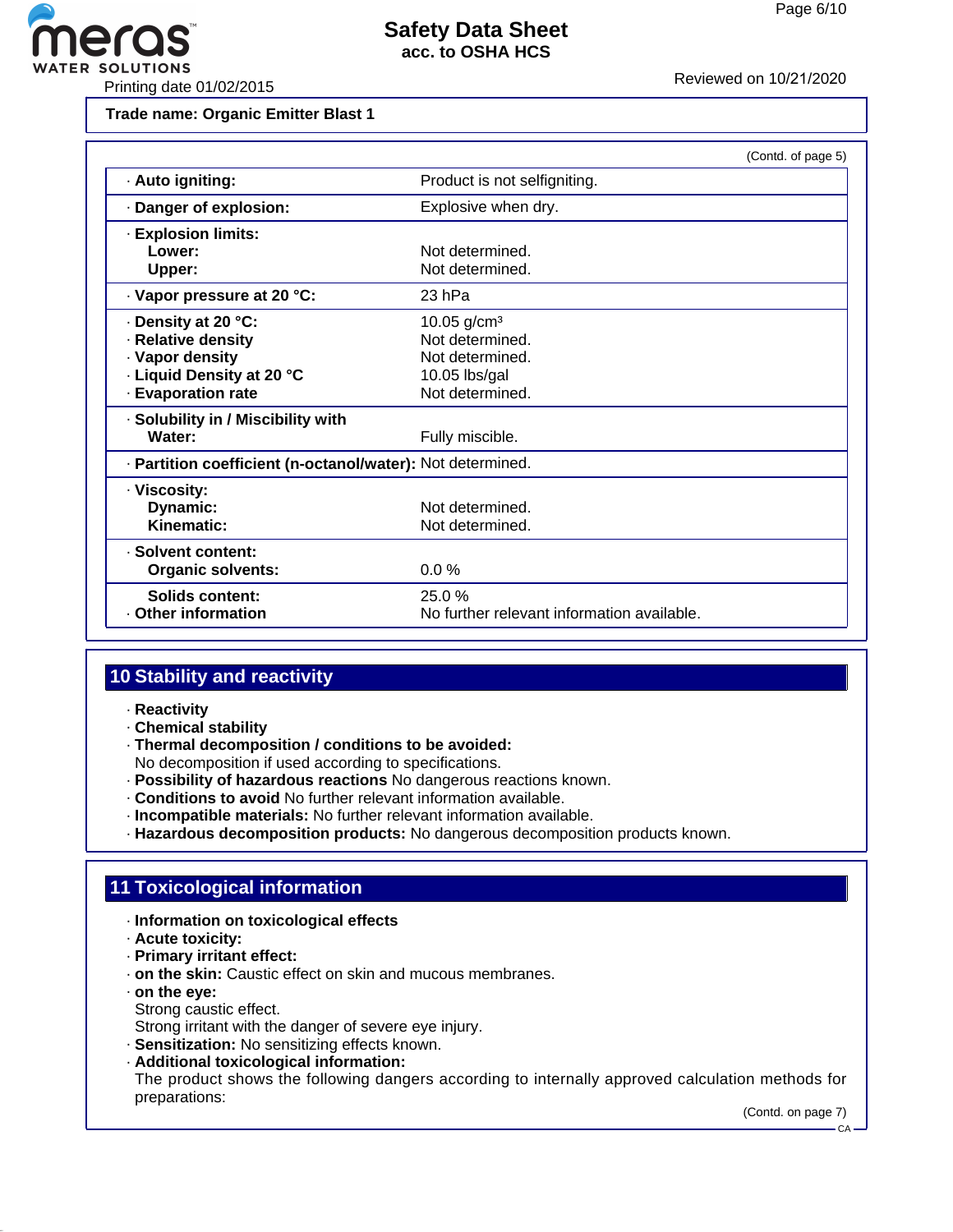

Printing date 01/02/2015 Reviewed on 10/21/20<sup>20</sup>

**Trade name: Organic Emitter Blast 1**

(Contd. of page 6)

**Toxic Corrosive** 

Irritant

Swallowing will lead to a strong caustic effect on mouth and throat and to the danger of perforation of esophagus and stomach.

#### · **Carcinogenic categories**

· **IARC (International Agency for Research on Cancer)**

7758-19-2 Sodium Chlorite 3

#### · **NTP (National Toxicology Program)**

None of the ingredients is listed.

#### · **OSHA-Ca (Occupational Safety & Health Administration)**

None of the ingredients is listed.

# **12 Ecological information**

#### · **Toxicity**

- · **Aquatic toxicity:** No further relevant information available.
- · **Persistence and degradability** No further relevant information available.
- · **Bioaccumulative potential** No further relevant information available.
- · **Mobility in soil** No further relevant information available.
- · **Additional ecological information:**
- · **General notes:**

Water hazard class 2 (Self-assessment): hazardous for water

Do not allow product to reach ground water, water course or sewage system.

Must not reach bodies of water or drainage ditch undiluted or unneutralized.

Danger to drinking water if even small quantities leak into the ground.

Rinse off of bigger amounts into drains or the aquatic environment may lead to increased pH-values. A high pH-value harms aquatic organisms. In the dilution of the use-level the pH-value is considerably reduced, so that after the use of the product the aqueous waste, emptied into drains, is only low waterdangerous.

#### · **Results of PBT and vPvB assessment**

- · **PBT:** Not applicable.
- · **vPvB:** Not applicable.
- · **Other adverse effects** No further relevant information available.

# **13 Disposal considerations**

- · **Waste treatment methods**
- · **Recommendation:**

Must not be disposed of together with household garbage. Do not allow product to reach sewage system.

- · **Uncleaned packagings:**
- · **Recommendation:** Disposal must be made according to official regulations.
- · **Recommended cleansing agent:** Water, if necessary with cleansing agents.

(Contd. on page 8)

CA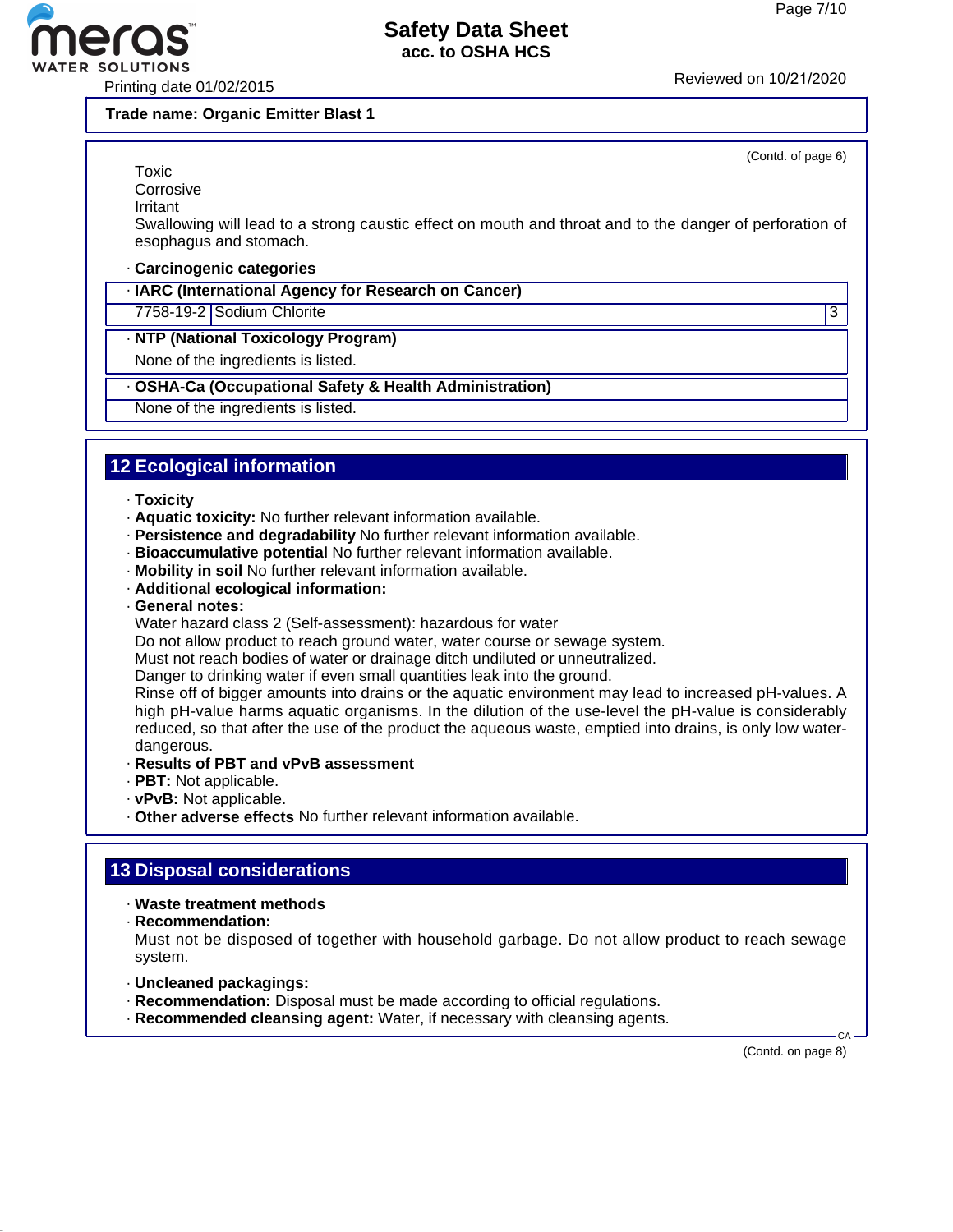

**Trade name: Organic Emitter Blast 1**

(Contd. of page 7)

| <b>UN3267</b>                                                                                                                      |  |
|------------------------------------------------------------------------------------------------------------------------------------|--|
| Corrosive liquid, basic, organic, n.o.s. (Chlorite solution)<br>3267 Corrosive liquid, basic, organic, n.o.s. (Sodium<br>chlorite) |  |
| CORROSIVE LIQUID, BASIC, ORGANIC, N.O.S.<br>(CHLORITE SOLUTION)                                                                    |  |
| CORROSIVE LIQUID, BASIC, ORGANIC, N.O.S.<br>(SODIUM CHLORITE)                                                                      |  |
|                                                                                                                                    |  |
| 8 Corrosive substances                                                                                                             |  |
|                                                                                                                                    |  |
| 8 Corrosive substances<br>8                                                                                                        |  |
| $\ensuremath{\mathsf{II}}$                                                                                                         |  |
| No                                                                                                                                 |  |
| <b>Warning: Corrosive substances</b><br>$F-A, S-B$                                                                                 |  |
| <b>Alkalis</b>                                                                                                                     |  |
| · Transport in bulk according to Annex II of<br>Not applicable.                                                                    |  |
|                                                                                                                                    |  |
| On passenger aircraft/rail: 1 L<br>On cargo aircraft only: 30 L                                                                    |  |
| Code: E2<br>Maximum net quantity per inner packaging: 30 ml<br>Maximum net quantity per outer packaging: 500 ml                    |  |
| 1L<br>Code: E2<br>Maximum net quantity per inner packaging: 30 ml<br>Maximum net quantity per outer packaging: 500 ml              |  |
|                                                                                                                                    |  |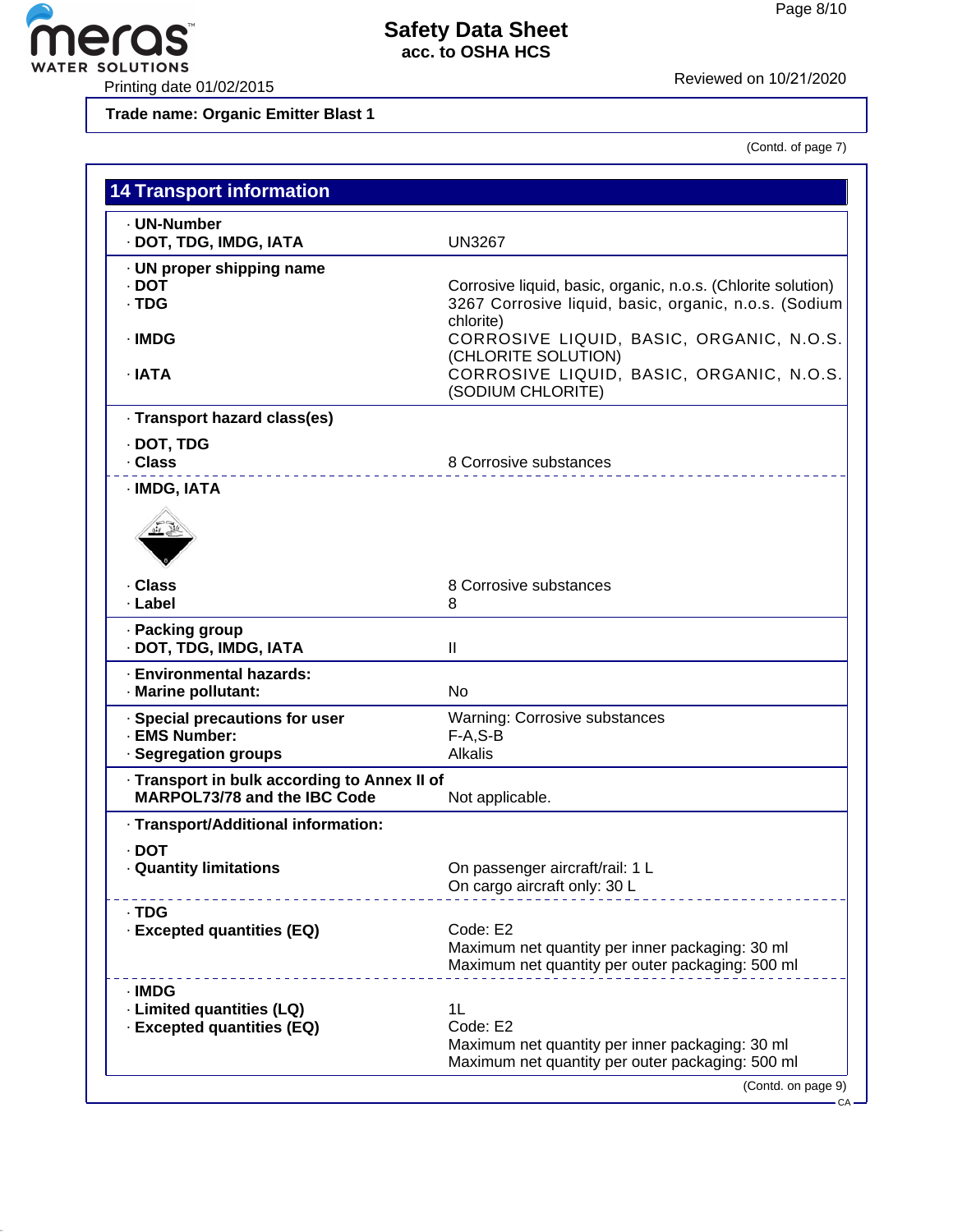

Printing date 01/02/2015 **Reviewed on 10/21/2020** 

**Trade name: Organic Emitter Blast 1**

eros **ER SOLUTIONS** 

(Contd. of page 8)

· **UN "Model Regulation":** UN3267, Corrosive liquid, basic, organic, n.o.s. (Sodium

chlorite), 8, II

# **15 Regulatory information**

· **Safety, health and environmental regulations/legislation specific for the substance or mixture** · **Sara**

· **Section 355 (extremely hazardous substances):**

None of the ingredients is listed.

· **Section 313 (Specific toxic chemical listings):**

None of the ingredients is listed.

· **TSCA (Toxic Substances Control Act):**

All ingredients are listed.

· **Proposition 65**

· **Chemicals known to cause cancer:**

None of the ingredients is listed.

· **Chemicals known to cause reproductive toxicity for females:**

None of the ingredients is listed.

· **Chemicals known to cause reproductive toxicity for males:**

None of the ingredients is listed.

· **Chemicals known to cause developmental toxicity:**

None of the ingredients is listed.

· **Carcinogenic categories**

· **EPA (Environmental Protection Agency)**

7758-19-2 Sodium Chlorite D, CBD

· **TLV (Threshold Limit Value established by ACGIH)**

None of the ingredients is listed.

· **NIOSH-Ca (National Institute for Occupational Safety and Health)**

None of the ingredients is listed.

· **Canadian substance listings:**

· **Canadian Domestic Substances List (DSL)**

All ingredients are listed.

· **Canadian Ingredient Disclosure list (limit 0.1%)**

None of the ingredients is listed.

· **Canadian Ingredient Disclosure list (limit 1%)**

All ingredients are listed.

· **Product related hazard informations:**

The product has been classified and marked in accordance with directives on hazardous materials.

(Contd. on page 10)